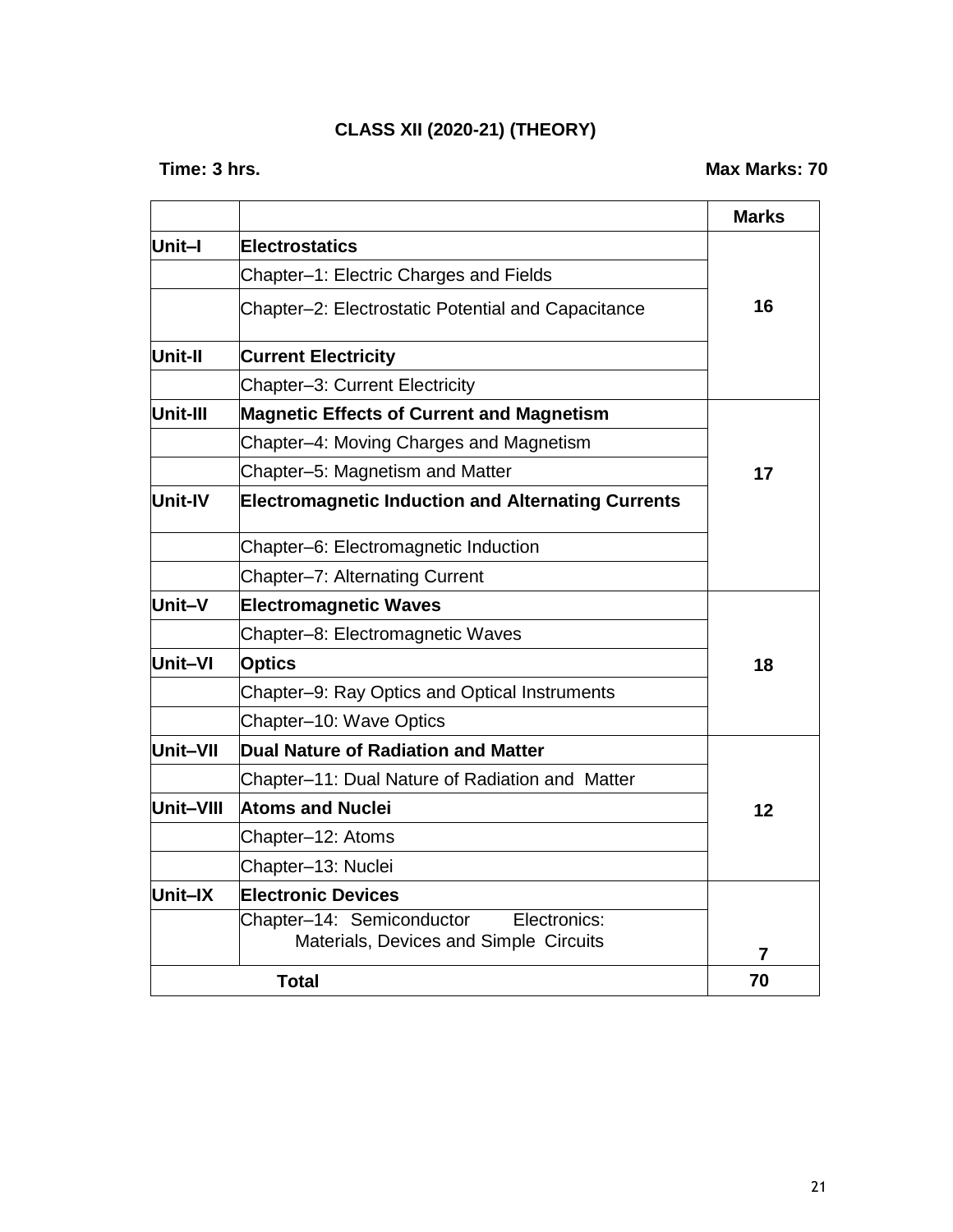## **Revised PHYSICS Class XII (Code N. 042) (2020-21)**

## **Unit I:Electrostatics Chapter–1: Electric Charges and Fields**

Electric Charges; Conservation of charge, Coulomb's law-force between twopoint charges, forces between multiple charges; superposition principle and continuous charge distribution.

Electric field, electric field due to a point charge, electric field lines, electric dipole, electric field due to a dipole, torque on a dipole in uniform electric field. Electric flux, statement of Gauss's theorem and its applications to find field due to infinitely long straight wire, uniformly charged infinite plane sheet

## **Chapter–2: Electrostatic Potential and Capacit**ance

Electric potential, potential difference, electric potential due to a point charge, a dipole and system of charges; equipotential surfaces, electrical potential energy of a system of two point charges and of electric dipole in an electrostatic field.

Conductors and insulators, free charges and bound charges inside a conductor. Dielectrics and electric polarisation, capacitors and capacitance, combination of capacitors in series and in parallel, capacitance of a parallel plate capacitor with and without dielectric medium between the plates, energy stored in a capacitor.

## **Unit II: Current Electricity Chapter–3: Current Electricity**

Electric current, flow of electric charges in a metallic conductor, drift velocity, mobility and their relation with electric current; Ohm's law, electrical resistance, V-I characteristics (linear and non-linear), electrical energy and power, electrical resistivity and conductivity; temperature dependence of resistance.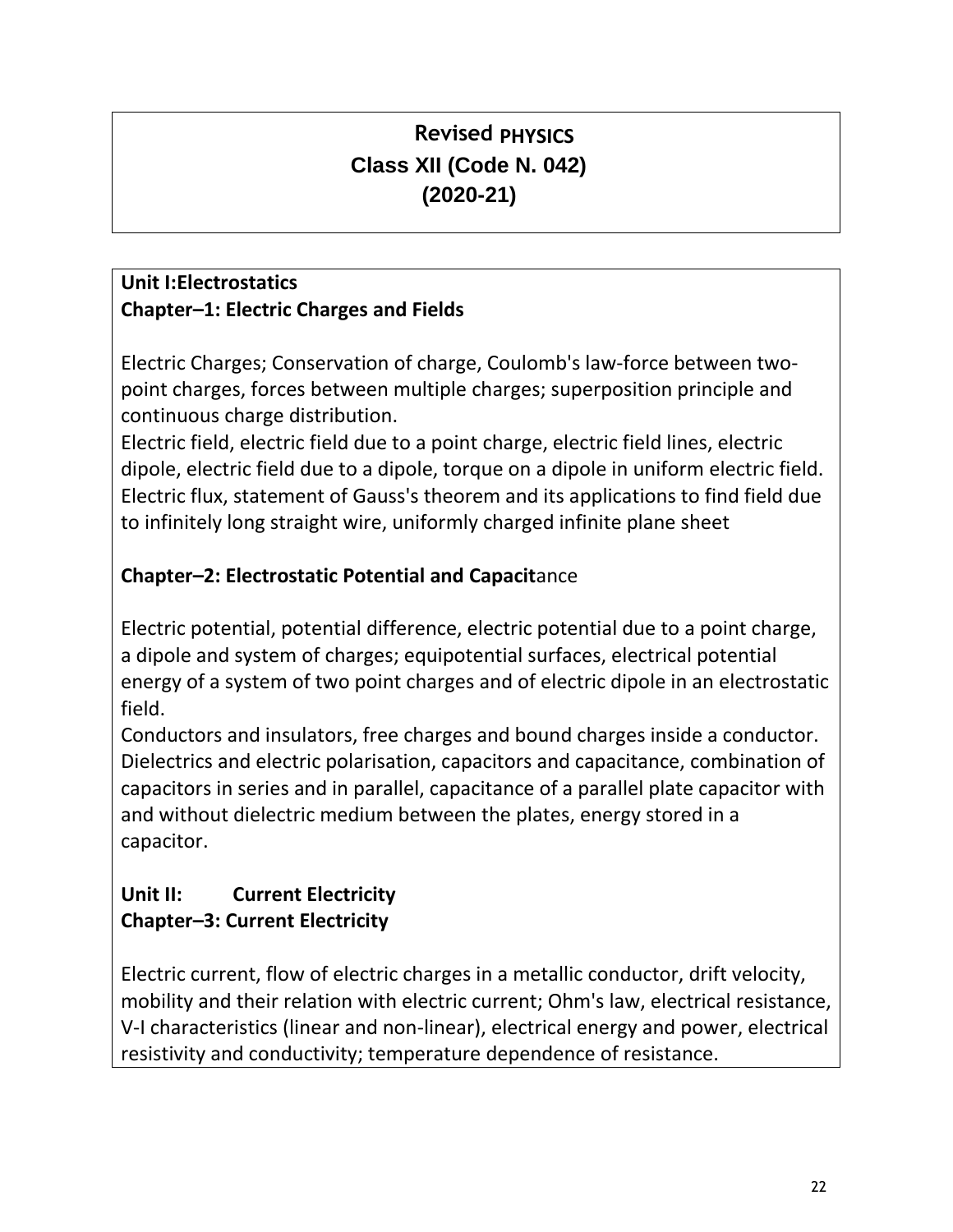Internal resistance of a cell, potential difference and emf of a cell, combination of cells in series and in parallel, Kirchhoff's laws and simple applications, Wheatstone bridge, metre bridge(qualitative ideas only)

Potentiometer - principle and its applications to measure potential difference and for

comparing EMF of two cells; measurement of internal resistance of a cell(qualitative ideas only)

# **Unit III: Magnetic Effects of Current and Magnetism**

## **Chapter–4: Moving Charges and Magnetism**

Concept of magnetic field, Oersted's experiment.

Biot - Savart law and its application to current carrying circular loop. Ampere's law and its applications to infinitely long straight wire. Straight and toroidal solenoids (only qualitative treatment), force on a moving charge in uniform magnetic and electric fields

Force on a current-carrying conductor in a uniform magnetic field, force between two parallel current-carrying conductors-definition of ampere, torque experienced by a current loop in uniform magnetic field; moving coil galvanometer-its current sensitivity and conversion to ammeter and voltmeter.

## **Chapter–5: Magnetism and Matter**

Current loop as a magnetic dipole and its magnetic dipole moment, magnetic dipole moment of a revolving electron, bar magnet as an equivalent solenoid, magnetic field lines; earth's magnetic field and magnetic elements.

## **Unit IV: Electromagnetic Induction and Alternating Currents Chapter–6: Electromagnetic Induction**

Electromagnetic induction; Faraday's laws, induced EMF and current; Lenz's Law, Eddy currents. Self and mutual induction.

## **Chapter–7: Alternating Current**

Alternating currents, peak and RMS value of alternating current/voltage; reactance and impedance; LC oscillations (qualitative treatment only), LCR series circuit, resonance; power in AC circuits AC generator and transformer.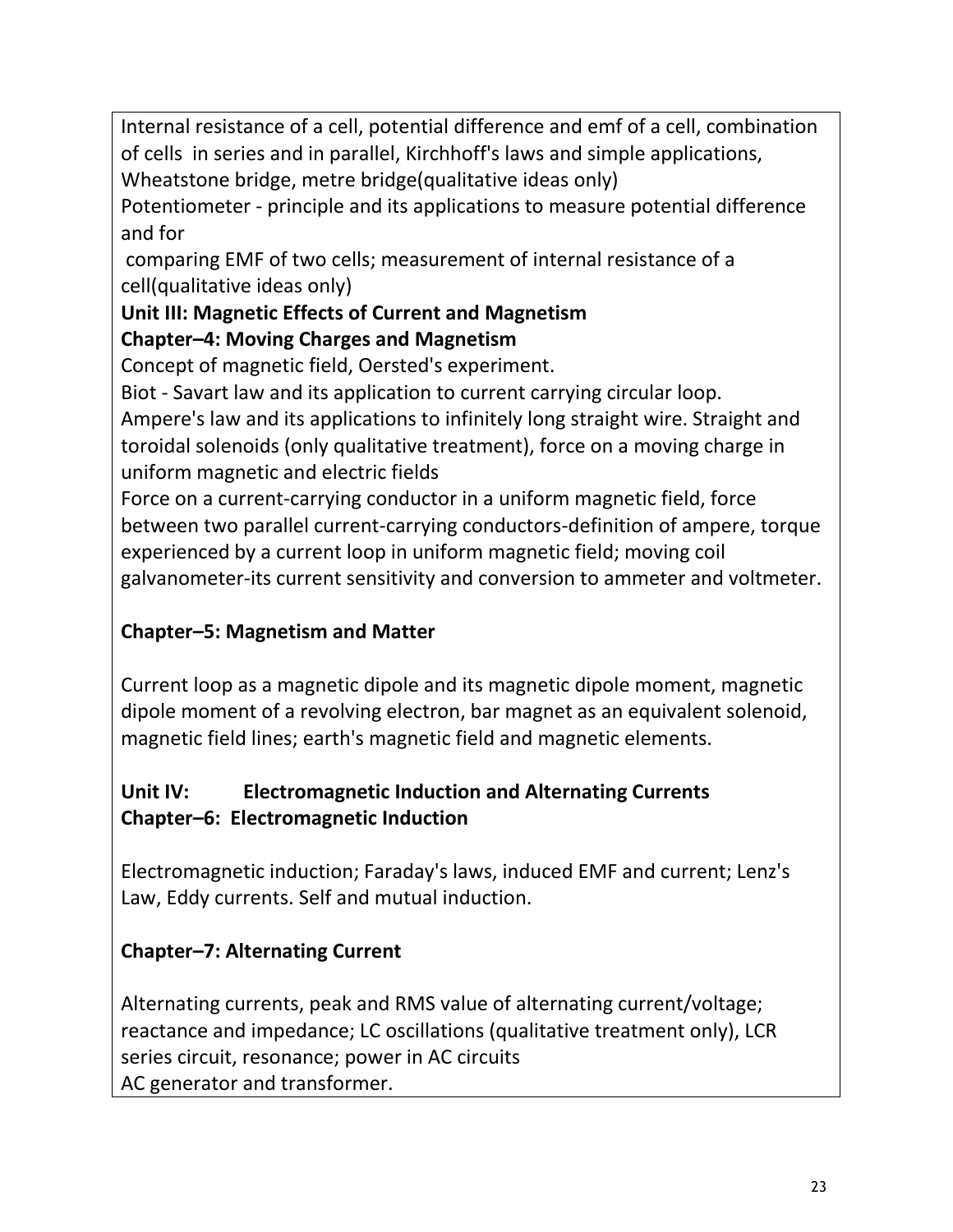## **Unit V: Electromagnetic waves Chapter–8: Electromagnetic Waves**

Electromagnetic waves, their characteristics, their Transverse nature (qualitative ideas only).

Electromagnetic spectrum (radio waves, microwaves, infrared, visible, ultraviolet, X-rays, gamma rays) including elementary facts about their uses.

## **Unit VI: Optics Chapter–9: Ray Optics and Optical Instruments**

Ray Optics: Refraction of light, total internal reflection and its applications, optical fibres, refraction at spherical surfaces, lenses, thin lens formula, lensmaker's formula, magnification, power of a lens, combination of thin lenses in contact, refraction of light through a prism.

Optical instruments: Microscopes and astronomical telescopes (reflecting and refracting) and their magnifying powers.

## **Chapter–10: Wave Optics**

Wave optics: Wave front and Huygen's principle, reflection and refraction of plane wave at a plane surface using wave fronts. Proof of laws of reflection and refraction using Huygen's principle. Interference, Young's double slit experiment and expression for fringe width, coherent sources and sustained interference of light, diffraction due to a single slit, width of central maximum

## **Unit VII: Dual Nature of Radiation and Matter Chapter–11: Dual Nature of Radiation and Matter**

Dual nature of radiation, Photoelectric effect, Hertz and Lenard's observations; Einstein's photoelectric equation-particle nature of light. Experimental study of photoelectric effect Matter waves-wave nature of particles, de-Broglie relation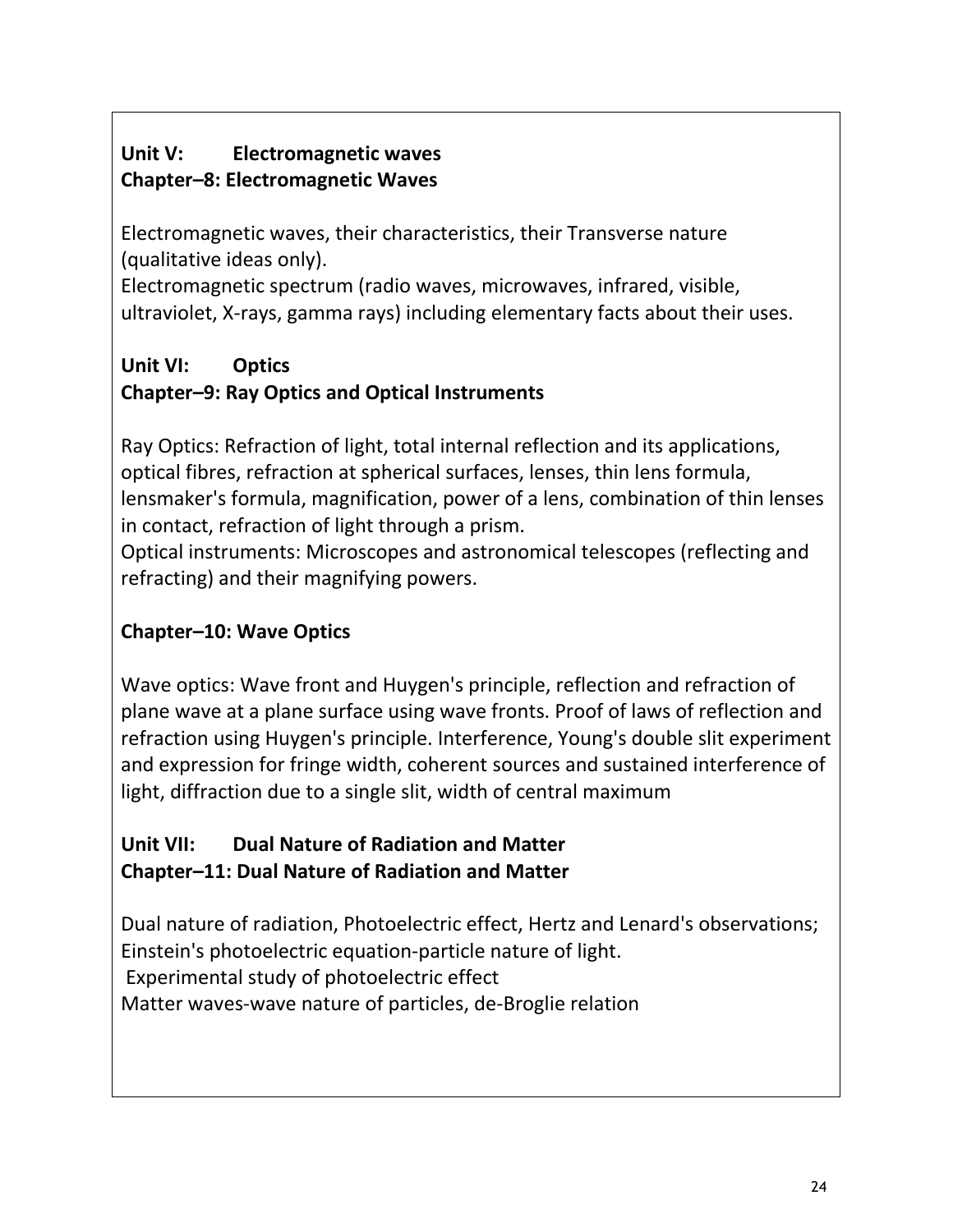## **Unit VIII: Atoms and Nuclei Chapter–12: Atoms**

Alpha-particle scattering experiment; Rutherford's model of atom; Bohr model, energy levels, hydrogen spectrum.

## **Chapter–13: Nuclei**

Composition and size of nucleus Nuclear force Mass-energy relation, mass defect, nuclear fission, nuclear fusion.

## **Unit IX: Electronic Devices Chapter–14: Semiconductor Electronics: Materials, Devices and Simple Circuits**

Energy bands in conductors, semiconductors and insulators (qualitative ideas only) Semiconductor diode - I-V characteristics in forward and reverse bias, diode as a rectifier; Special purpose p-n junction diodes: LED, photodiode, solar cell.

## **PRACTICALS**

The record to be submitted by the students at the time of their annual examination has to include:

- Record of at least **8** Experiments [with **4** from each section], to be performed by the students.
- Record of at least 6 Activities [with 3 each from section A and section B], to be demonstrated by teacher

## **Evaluation Scheme**

**Time Allowed: Three hours Max. Marks: 30**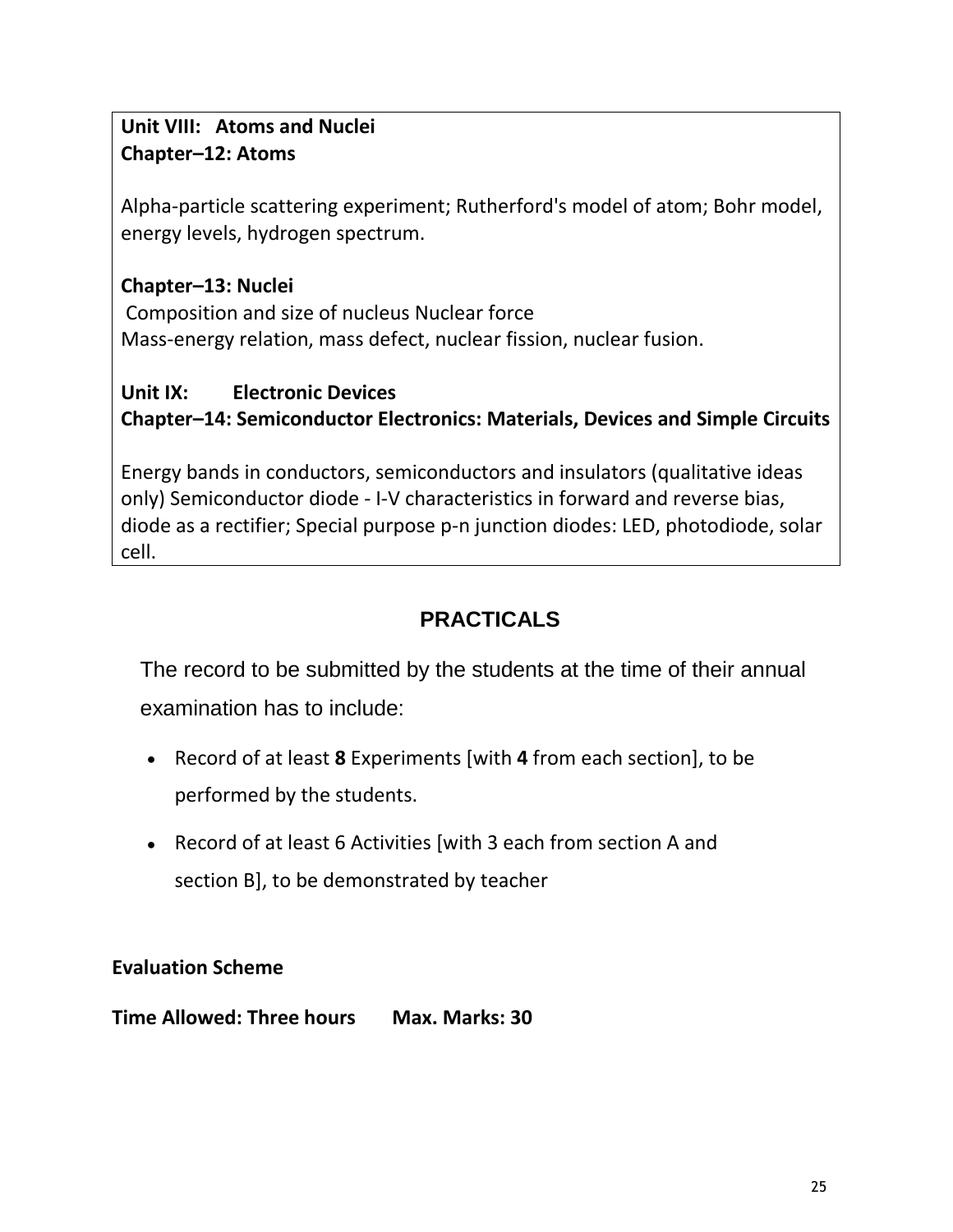| Two experiments one from each section         | 8+8 marks |
|-----------------------------------------------|-----------|
| Practical record [experiments and activities] | 7 marks   |
| Viva on experiments, and activities           | 7 marks   |
| <b>Total</b>                                  | 30 marks  |

#### **SECTION–A Experiments**

- 1. To determine resistivity of two / three wires by plotting a graph for potential difference versus current.
- 2. To find resistance of a given wire / standard resistor using metre bridge.

### **OR**

To verify the laws of combination (series) of resistances using a metre bridge.

#### **OR**

To verify the laws of combination (parallel) of resistances using a metre bridge.

3. To compare the EMF of two given primary cells using potentiometer.

#### **OR**

To determine the internal resistance of given primary cell using potentiometer.

- 4. To determine resistance of a galvanometer by half-deflection method and to find itsfigure of merit.
- 5. To convert the given galvanometer (of known resistance and figure of merit) into a voltmeter of desired range and to verify the same.

#### **OR**

To convert the given galvanometer (of known resistance and figure of merit) into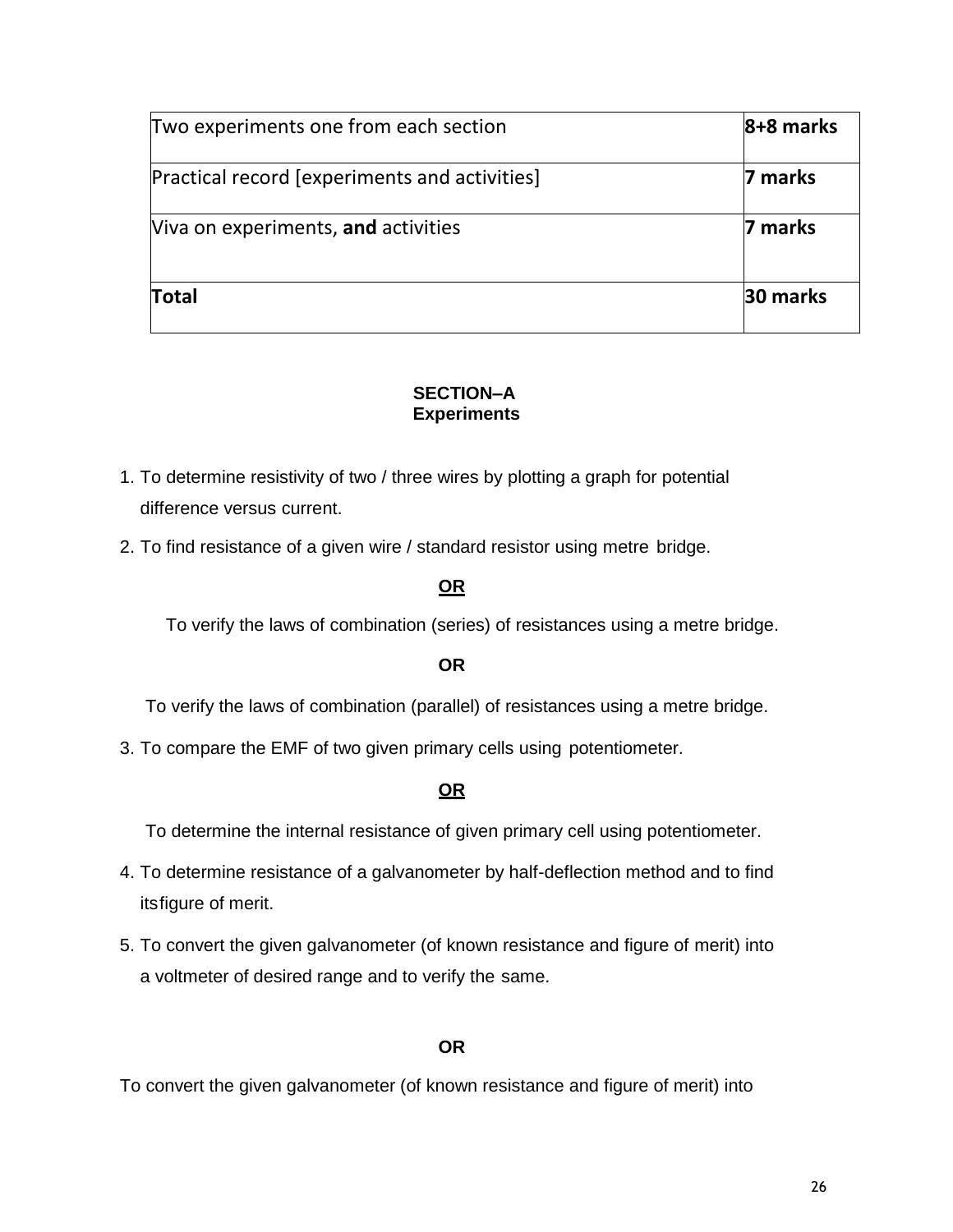an ammeter of desired range and to verify the same.

6. To find the frequency of AC mains with a sonometer.

#### **Activities**

1. To measure the resistance and impedance of an inductor with or without iron core.

2. To measure resistance, voltage (AC/DC), current (AC) and check continuity of a given circuit using multimeter.

3. To assemble a household circuit comprising three bulbs, three (on/off) switches, a fuse and a power source.

4. To assemble the components of a given electrical circuit.

5. To study the variation in potential drop with length of a wire for a steady current.

6. To draw the diagram of a given open circuit comprising at least a battery, resistor/rheostat, key, ammeter and voltmeter. Mark the components that are not connected in proper order and correct the circuit and also the circuit diagram.

#### **Experiments**

#### **SECTION-B**

- 1. To find the focal length of a convex lens by plotting graphs between *u* and *v*  or between*1/u* and *1/v*.
- 2. To find the focal length of a convex mirror, using a convex lens.

#### **OR**

To find the focal length of a concave lens, using a convex lens.

- 3. To determine angle of minimum deviation for a given prism by plotting a graph between angle of incidence and angle of deviation.
- 4. To determine refractive index of a glass slab using a travelling microscope.
- 5. To find refractive index of a liquid by using convex lens and plane mirror.
- 6. To draw the I-V characteristic curve for a p-n junction diode in forward bias and reverse bias.

#### **Activities**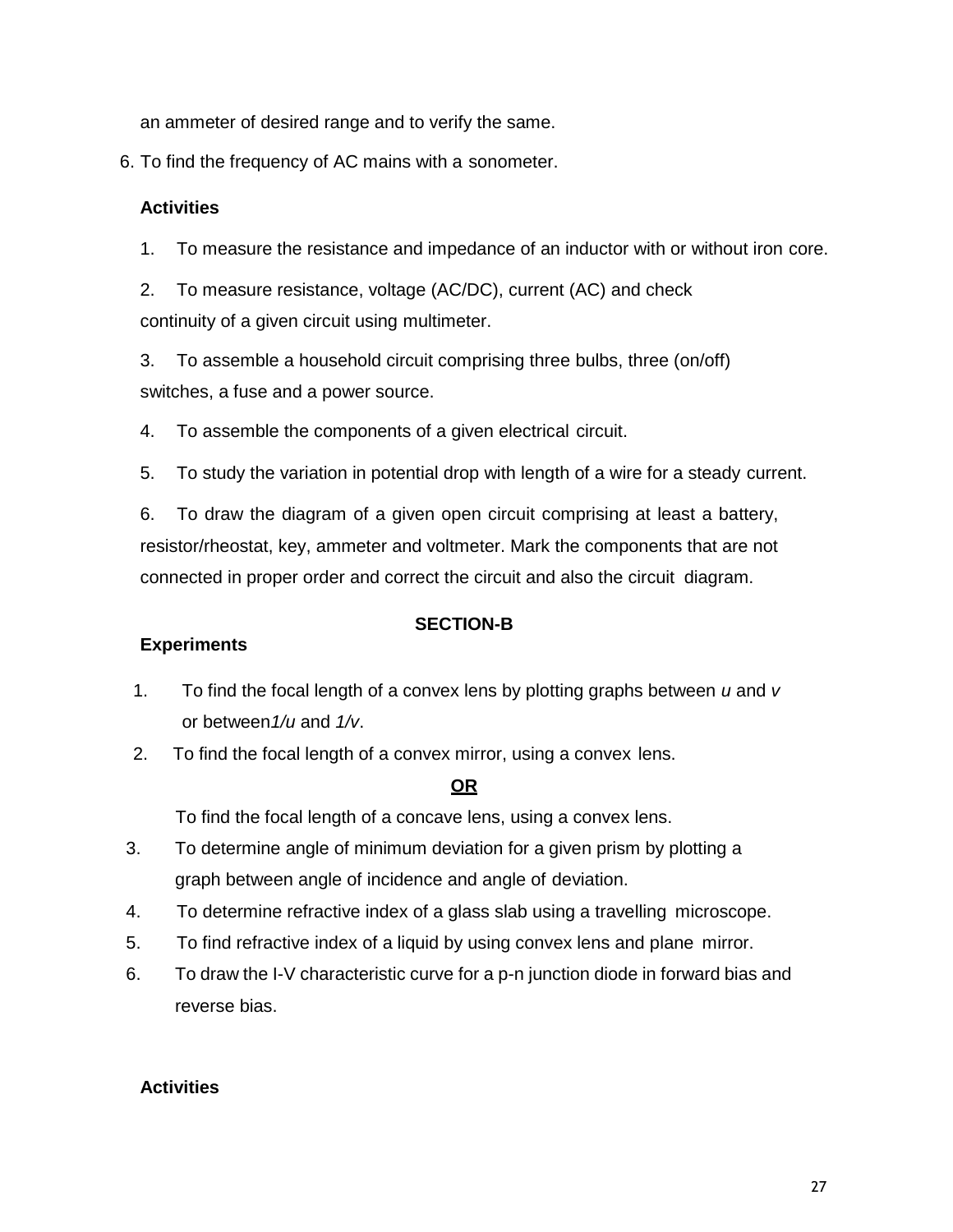- 1. To identify a diode, an LED, a resistor and a capacitor from a mixed collection of such items.
- 2. Use of multimeter to see the unidirectional flow of current in case of a diode and an LED and check whether a given electronic component (e.g., diode) is in working order.
- 3. To study effect of intensity of light (by varying distance of the source) on an LDR.
- 4. To observe refraction and lateral deviation of a beam of light incident obliquely on a glass slab.
- 5. To observe polarization of light using two Polaroids.
- 6. To observe diffraction of light due to a thin slit.
- 7. To study the nature and size of the image formed by a (i) convex lens, (ii) concave mirror, on a screen by using a candle and a screen (for different distances of the candle from the lens/mirror).
- 8. To obtain a lens combination with the specified focal length by using two lenses from the given set of lenses.

## **Practical Examination for Visually Impaired Students of Classes XI and XII Evaluation Scheme**

#### **Time Allowed: Two hours Max. Marks: 30**

| Total                                               | 30 marks |
|-----------------------------------------------------|----------|
| Viva                                                | 10 marks |
| <b>Practical Record</b>                             | 5 marks  |
| Written test (based on given/prescribed practicals) | 10 marks |
| Identification/Familiarity with the apparatus       | 5 marks  |

#### **General Guidelines**

- The practical examination will be of two hour duration.
- A separate list of ten experiments is included here.
- The written examination in practicals for these students will be conducted at the time of practical examination of all other students.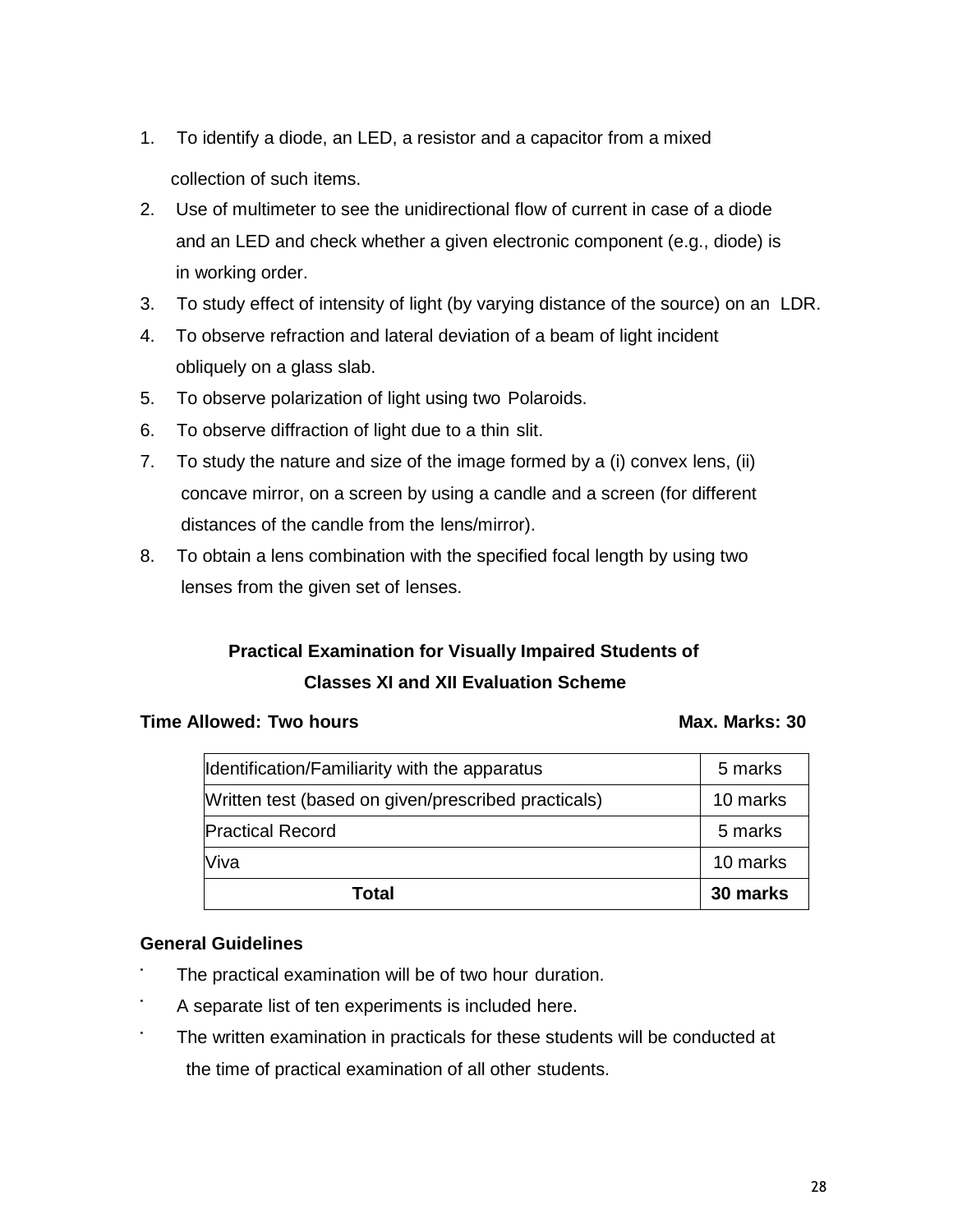- The written test will be of 30 minutes duration.
- The question paper given to the students should be legibly typed. It should contain a total of 15 practical skill based very short answer type questions. A student would be required to answer any 10 questions.
- A writer may be allowed to such students as per CBSE examination rules.
- All questions included in the question papers should be related to the listed practicals. Every question should require about two minutes to be answered.
- These students are also required to maintain a practical file. A student is expected to record at least five of the listed experiments as per the specific instructions for each subject. These practicals should be duly checked and signed by the internal examiner.
- The format of writing any experiment in the practical file should include aim, apparatus required, simple theory, procedure, related practical skills, precautions etc.
- Questions may be generated jointly by the external/internal examiners and used for assessment.
- The viva questions may include questions based on basic theory/principle/concept, apparatus/ materials/chemicals required, procedure, precautions, sources of erro

#### **Class XII**

## **A. Items for Identification/ familiarity with the apparatus for assessment in practicals (All experiments)**

Meter scale, general shape of the voltmeter/ammeter, battery/power supply, connecting wires, standard resistances, connecting wires, voltmeter/ammeter, meter bridge, screw gauge, jockey Galvanometer, Resistance Box, standard Resistance, connecting wires, Potentiometer, jockey, Galvanometer, Lechlanche cell, Daniell cell [simple distinction between the two vis-à-vis their outer (glass and copper) containers], rheostat connecting wires, Galvanometer, resistance box, Plug-in and tapping keys, connecting wires battery/power supply, Diode, Resistor (Wire-wound or carbon ones with two wires connected to two ends), capacitors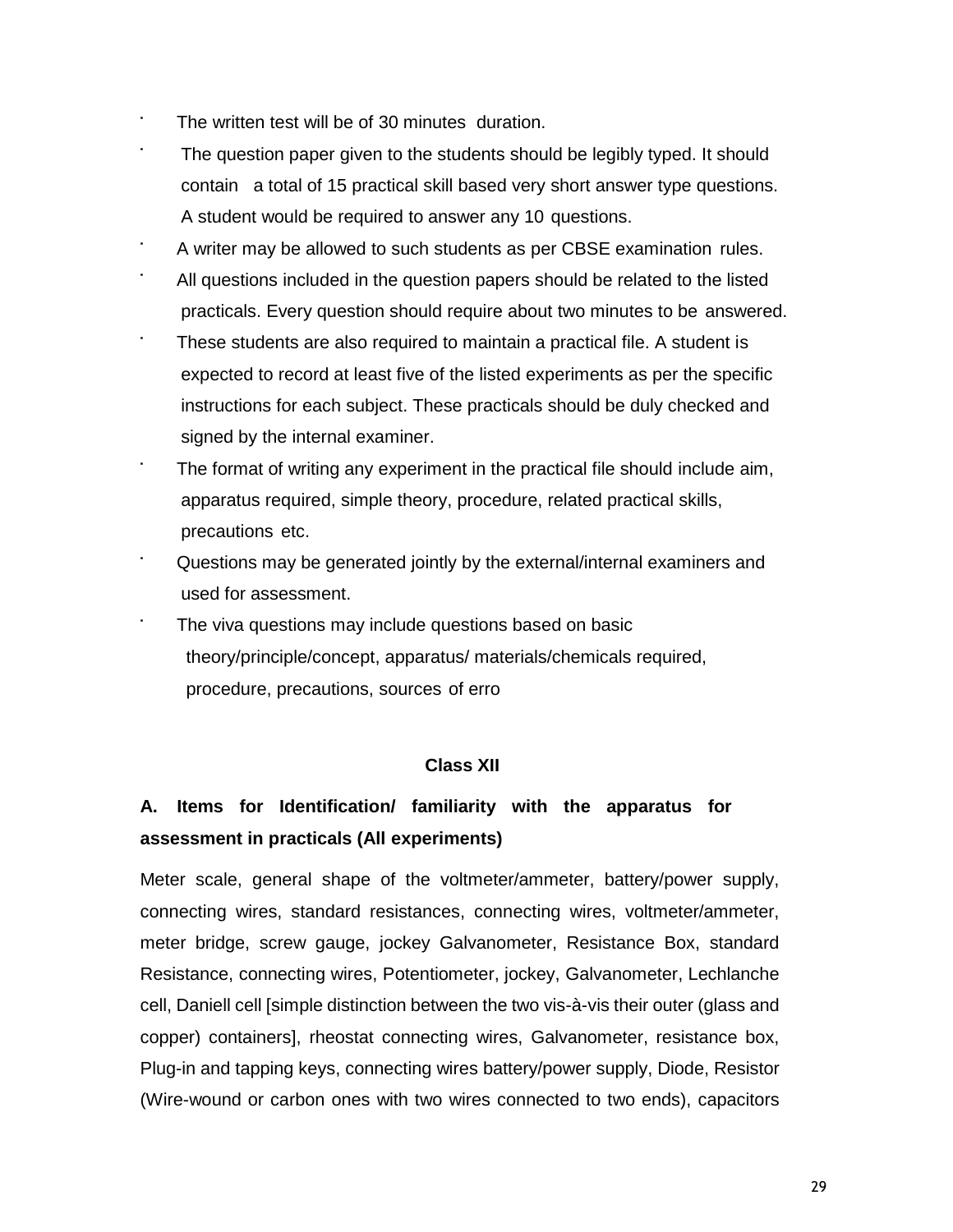(one or two types), Inductors, Simple electric/electronic bell, battery/power supply, Plug-in and tapping keys, Convex lens, concave lens, convex mirror, concave mirror, Core/hollow wooden cylinder, insulated

wire, ferromagnetic rod, Transformer core, insulated wire.

#### **B. List of Practicals**

- 1. To determine the resistance per cm of a given wire by plotting a graph between voltage and current.
- 2. To verify the laws of combination (series/parallel combination) of resistances by Ohm's law.
- 3. To find the resistance of a given wire / standard resistor using a meter bridge.
- 4. To compare the e.m.f of two given primary cells using a potentiometer.
- 5. To determine the resistance of a galvanometer by half deflection method.
- 6. To identify a resistor, capacitor, inductor and diode from a mixed collection of such items.
- 7. To observe the difference between
	- (i) a convex lens and a concave lens
	- (ii) a convex mirror and a concave mirror and to estimate the likely
	- difference between the power of two given convex /concave lenses.
- 8. To design an inductor coil and to know the effect of
	- (i) change in the number of turns
	- (ii) Introduction of ferromagnetic material as its core material on the inductance of the coil.
- 9. To design a (i) step up (ii) step down transformer on a given core and know the relation between its input and output voltages.

**Note:** The above practicals may be carried out in an experiential manner rather than recording observations.

#### **Prescribed Books:**

- 1. Physics, Class XI, Part -I and II, Published by NCERT.
- 2. Physics, Class XII, Part -I and II, Published by NCERT.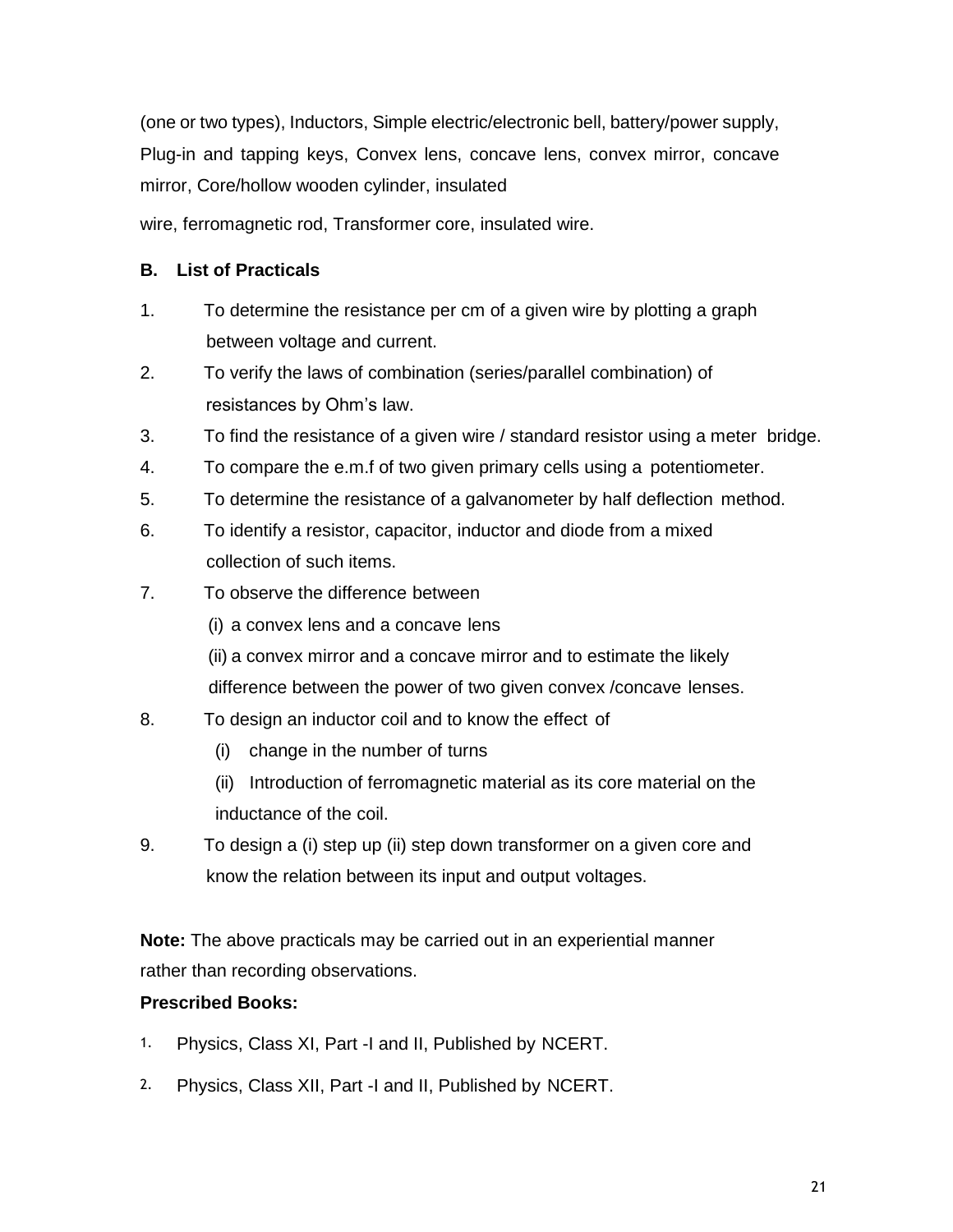3. Laboratory Manual of Physics for class XII Published by NCERT.

4. The list of other related books and manuals brought out by NCERT (consider multimedia also).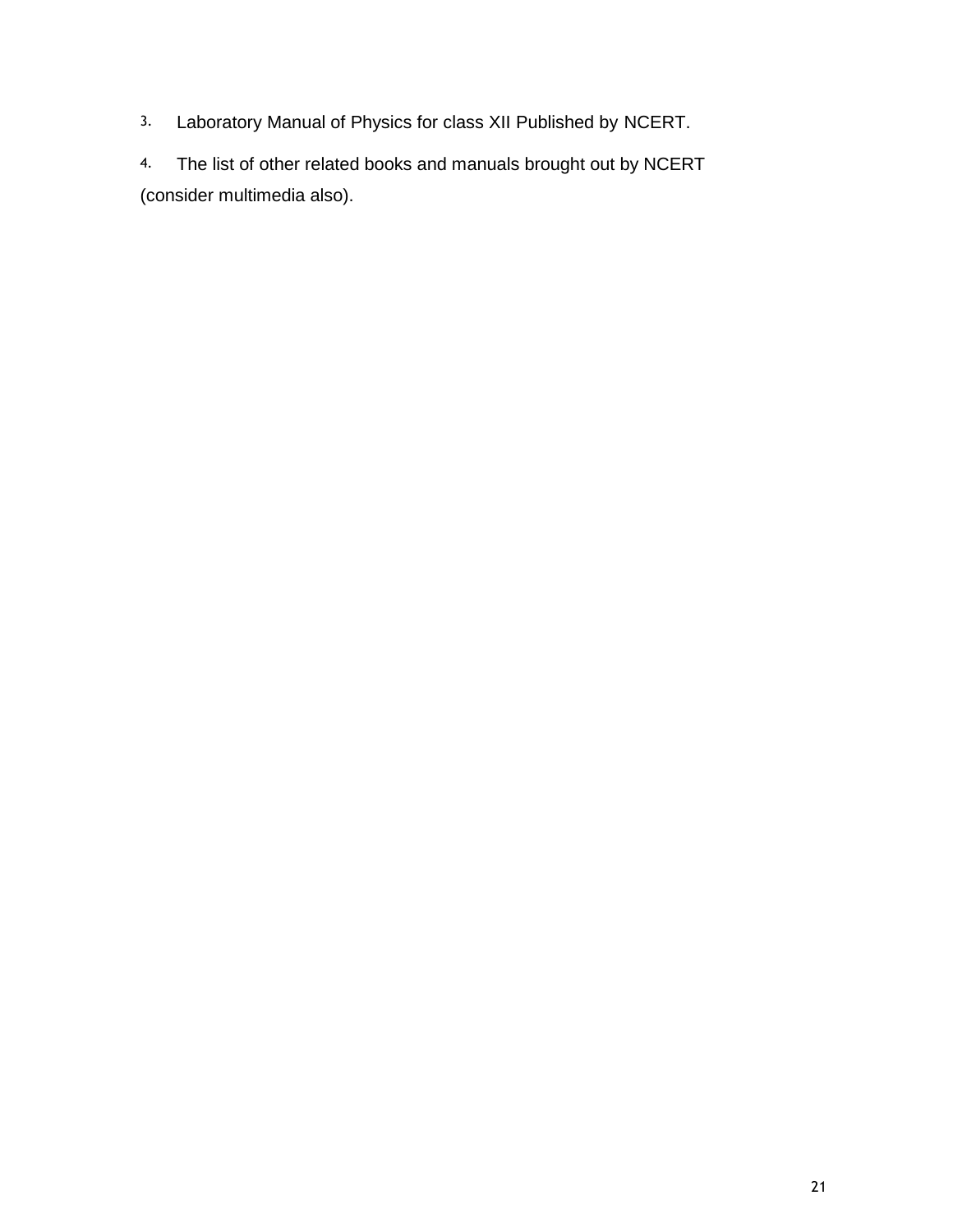## **QUESTION PAPER DESIGN**

## **Theory (Class: XI/XII)**

**Maximum Marks: 70 Duration: 3 hrs.**

| S | <b>Typology of Questions</b>                                                                                                                                                   | <b>Total</b> | <b>Approximate</b> |
|---|--------------------------------------------------------------------------------------------------------------------------------------------------------------------------------|--------------|--------------------|
|   |                                                                                                                                                                                | <b>Marks</b> | Percentage         |
| 1 | <b>Remembering:</b> Exhibit memory of previously learned<br>material by recalling facts, terms, basic concepts, and<br>answers.                                                | 27           | 38 %               |
|   | <b>Understanding:</b> Demonstrate understanding of facts<br>and ideas by organizing, comparing, translating,<br>interpreting,                                                  |              |                    |
|   | giving descriptions, and stating main ideas                                                                                                                                    |              |                    |
| 2 | Applying: Solve problems to new situations by<br>applying acquired knowledge, facts, techniques and<br>rules in a                                                              | 22           | 32%                |
|   | different way.                                                                                                                                                                 |              |                    |
| 3 | Analysing: Examine and break information into parts<br>by identifying motives or causes. Make inferences and<br>find evidence to support generalizations<br><b>Evaluating:</b> | 21           | 30%                |
|   | Present and defend opinions by making judgments<br>about information, validity of ideas, or quality of work<br>based on a set of criteria.                                     |              |                    |
|   | Creating:                                                                                                                                                                      |              |                    |
|   | Compile information together in a different way by<br>combining elements in a new pattern or proposing<br>lalternative solutions.                                              |              |                    |
|   | Total Marks                                                                                                                                                                    | 70           | 100                |